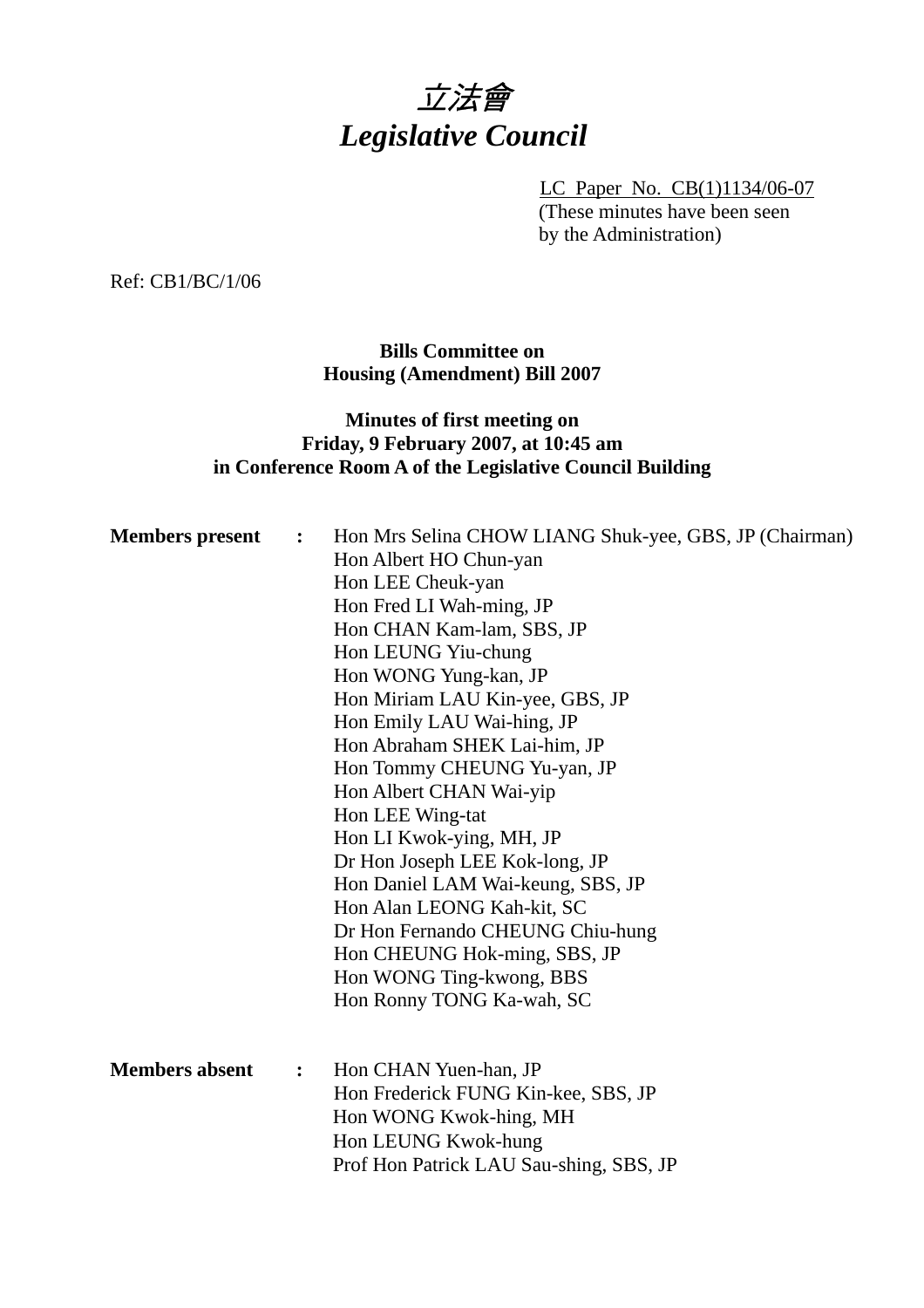| <b>Public Officers</b><br>attending | $\ddot{\cdot}$ | Miss Mary CHOW Shuk-ching, JP<br>Deputy Secretary for Housing, Planning and Lands<br>(Housing) |
|-------------------------------------|----------------|------------------------------------------------------------------------------------------------|
|                                     |                | Mr Carlson CHAN<br><b>Assistant Director (Strategic Planning)</b><br><b>Housing Department</b> |
|                                     |                | Mr Lawrence S Y PENG<br>Senior Assistant Law Draftsman<br>Department of Justice                |
|                                     |                | Miss Emma WONG<br><b>Government Counsel</b><br>Department of Justice                           |
| <b>Clerk in attendance:</b>         |                | Ms Connie SZETO<br>Chief Council Secretary (1)6                                                |
| <b>Staff in attendance</b>          | $\ddot{\cdot}$ | Mr Kelvin LEE<br><b>Assistant Legal Adviser 1</b>                                              |
|                                     |                | Ms Debbie YAU<br>Senior Council Secretary (1)1                                                 |
|                                     |                | Mr Justin TAM<br>Council Secretary (1)3                                                        |
|                                     |                | Ms Michelle NIEN<br>Legislative Assistant (1)9                                                 |

#### Action

### **I Election of Chairman**

 Mr Albert HO, the member who had the highest precedence in the Council among all members of the Bills Committee present, presided over the election of the Chairman of the Bills Committee. He invited nominations for the chairmanship of the Bills Committee.

2. Mr LEE Cheuk-yan was nominated by Mr LEE Wing-tat and the nomination was seconded by Ms Emily LAU. Mr LEE accepted the nomination. Ms Selina CHOW was nominated by Mr Abraham SHEK and the nomination was seconded by Mr Tommy CHEUNG. Mrs CHOW accepted the nomination. As there were two nominations, members cast their votes by secret ballot. Mr LEE Cheuk-yan received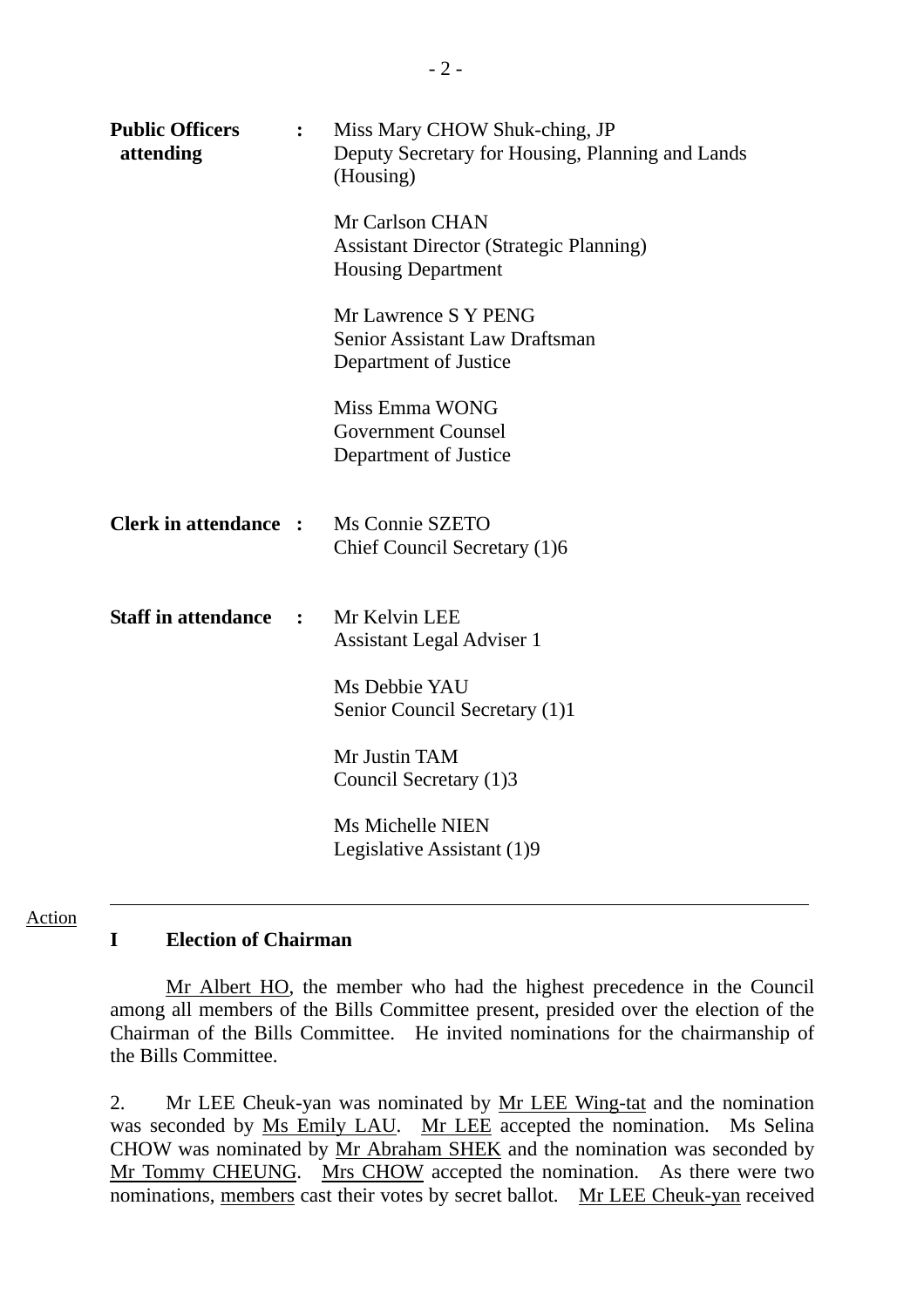Action

eight votes and Mrs Selina CHOW received eleven votes. Mrs Selina CHOW was elected Chairman of the Bills Committee. Mrs CHOW then took over the chair.

3. Members present agreed that there was no need to elect a Deputy Chairman for the Bills Committee.

| $\mathbf{I}\mathbf{I}$ | <b>Meeting with the Administration</b><br>(LC Paper No. CB(3)312/06-07 | -- The Bill                                                                                                                          |
|------------------------|------------------------------------------------------------------------|--------------------------------------------------------------------------------------------------------------------------------------|
|                        | Ref: HD (CR) 20/231                                                    | -- The Legislative Council Brief on<br>"Housing (Amendment) Bill 2007"<br>issued by the Housing, Planning and<br><b>Lands Bureau</b> |
|                        | LC Paper No. $LS34/06-07$                                              | -- The Legal Service Division Report                                                                                                 |
|                        |                                                                        | LC Paper No. $CB(1)926/06-07(02)$ -- Marked-up copy of the Housing<br>(Amendment) Bill 2007                                          |
|                        |                                                                        | LC Paper No. $CB(1)926/06-07(03)$ -- Background brief prepared by the<br>Legislative Council Secretariat                             |
|                        | LC Paper No. $CB(1)394/06-07(03)$                                      | -- Report on the Review of Domestic<br><b>Rent Policy</b>                                                                            |
|                        | LC Paper No. $CB(1)1045/05-06$                                         | -- Consultation Paper on Review<br>of<br>Domestic Rent Policy<br>and<br>its<br>Executive Summary)                                    |

4. The Bills Committee deliberated (Index of proceedings attached at **Appendix**).

Follow-up actions to be taken by the Administration

*Adjustment in public rental housing (PRH) rents* 

5. To facilitate members' understanding of the impacts of different rent adjustment proposals on PRH rents, the Administration was requested to provide the following information:

- (a) Breakdown by year on the accumulative changes in PRH rents since 1997 if rent adjustment were to be introduced in accordance with movements in each of the following indicators-
	- (i) Consumer price index;
	- (ii) the 10% median rent-to-income ratio (MRIR) cap; and
	- (iii) the proposed income-based index tracking the movement in PRH tenants' household income.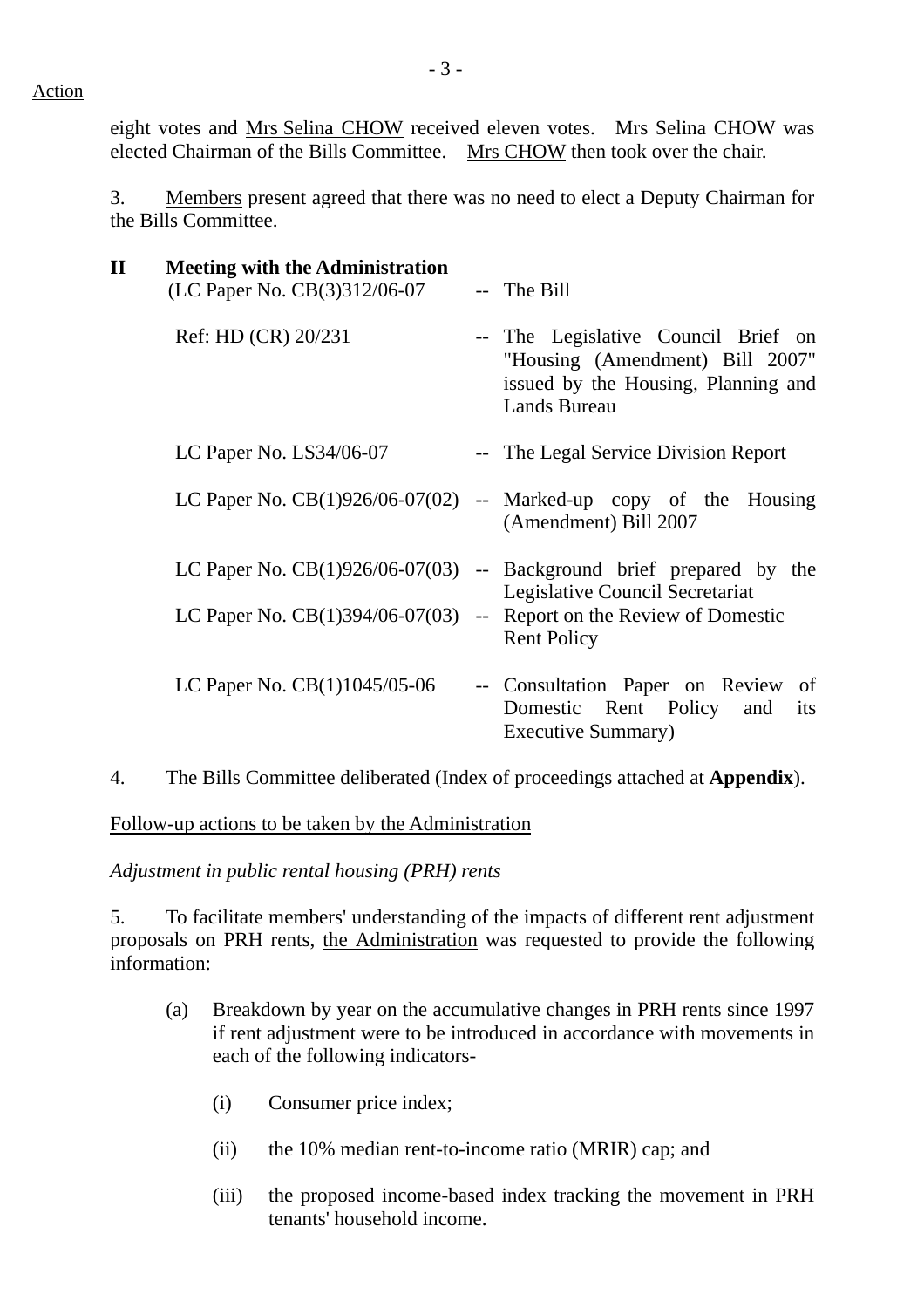- (b) In relation to item (a), the information should cover the implication of rent increase waivers and rent remission implemented by the Housing Authority (HA) during the period.
- (c) The details for working out the proposed 11.6% across-the-board reduction in PRH rents, including factors taken into account and details of the calculation.

#### *Rent adjustment mechanism*

6. The Administration was requested to provide written responses on the following views, concerns, and enquiries raised by members:

- (a) The feasibility of reducing PRH rents first before putting in place the proposed rent adjustment mechanism prescribed in the Bill.
- (b) The existing Housing Ordinance (HO) (Cap. 283) already allowed adjustment of rents both upward and downward. The 10% MRIR cap was to restrain rent increases to ensure PRH rents were within the affordability of tenants. Section 17 of the HO already provided that HA might remit PRH rents. As such, it would be unnecessary to amend the HO to put in place the proposed rent adjustment mechanism. The Administration should explain the feasibility of implementing the proposed rent adjustment mechanism without amending the HO. It should also provide concrete examples to justify its view that the 10% MRIR provisions were not conducive to the long term sustainability of PRH development.
- (c) With continued prudent financial management, HA would be able to balance its income and expenditure thus enabling sustainable development of PRH in the long run. HA should work out productivity enhancement targets to achieve savings in operating costs. The Administration should explain why given the current financial position of HA, it could not maintain sustainability in its finance in the long run.
- (d) In connection with item (c), the Administration was requested to provide information on HA's investment income and rental operating account in the past ten years and their projections in the next five years.
- (e) In relation to item (d), the information on HA's rental operating account should cover summary explanation on the itemized breakdown including salaries and depreciations.
- (f) The feasibility of introducing a statutory rent increase cap under the new rent adjustment mechanism to ensure PRH rents would be affordable to tenants. In this connection, the Administration was requested to provide details on relief measures for needy tenants, including possible measures to address needs of tenants who fell marginally outside the Rent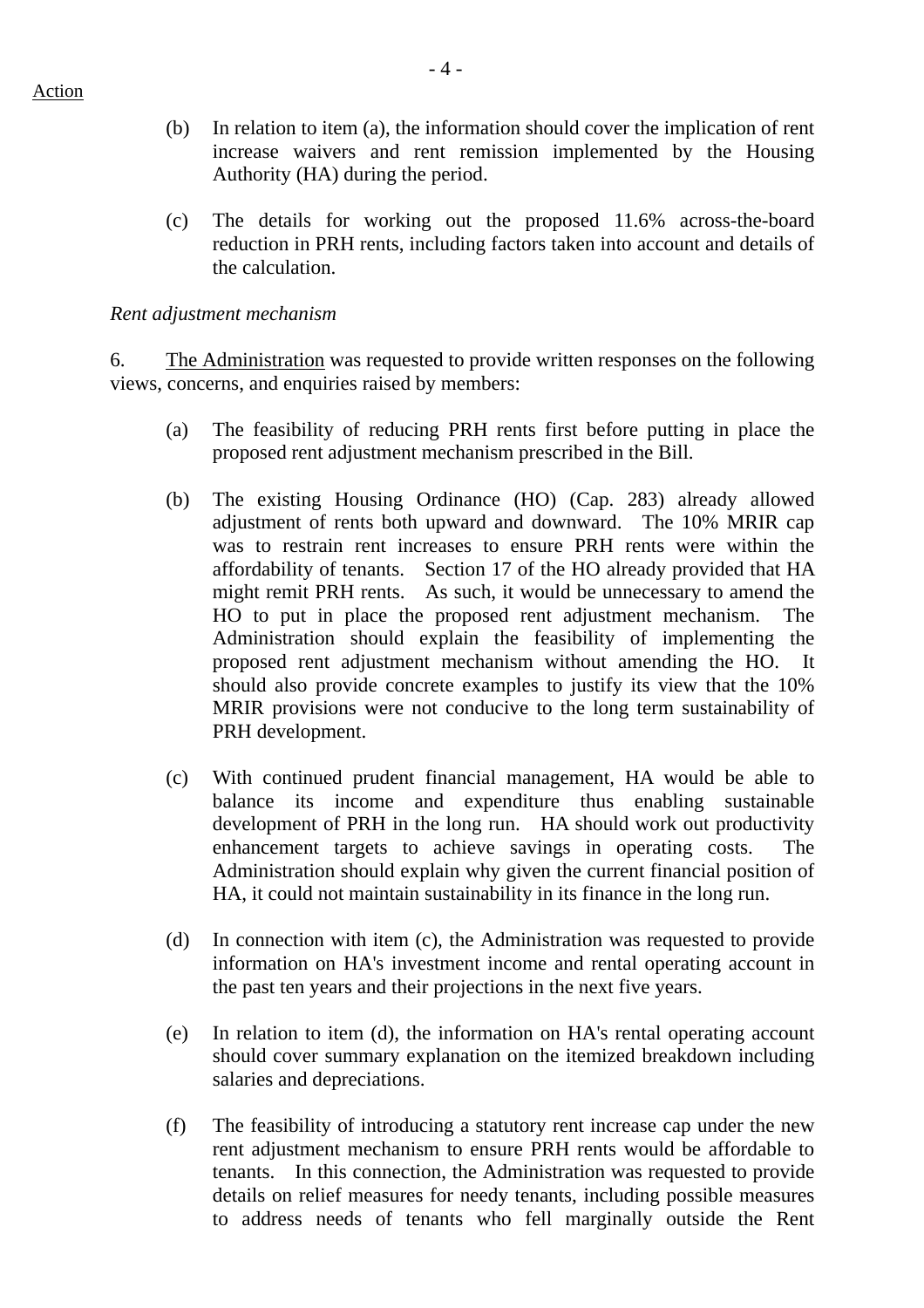Assistance Scheme.

- (g) The feasibility of implementing the proposed rent reduction for PRH estates with retrospective effect to the date when the Bill was introduced in the Legislative Council on 31 January 2007, or from 1 January 2007.
- (h) The purposes for and operation of excluding rent adjustments paid by "well-off tenants" and tenants eligible for the Rent Assistance Scheme from the application of the proposed new rent adjustment mechanism were unclear. The drafting of the new subsection 16A(3) under clause 4 should be improved to properly reflect the policy intent.
- (i) To facilitate smooth implementation of the new rent adjustment mechanism and instill PRH tenants' confidence in the mechanism, the Administration should organize suitable publicity programmes to explain the operation of the new mechanism and promote tenants' awareness. should also consider commencing the Amendment Ordinance one year after its enactment.

## Public consultation

7. The Bills Committee agreed to invite the public to give views on the Bill by announcing an invitation for views on the LegCo website, and writing to the 18 District Councils. The Bills Committee also agreed to invite submissions from the organizations/individuals which/who had expressed their views to the Panel on Housing on the review of domestic rent policy.

(*Post-meeting note*: The Bills Committee has posted a notice on the LegCo website on 12 February 2007 and written to the 18 District Councils and organizations/individuals to invite submissions by 28 February 2007. Members have been informed of the arrangements and invited to propose other invitees, if any, vide LC Paper No. CB(1)938/06-07 issued on 12 February 2007.)

## Meeting with deputations

8. The Bills Committee further agreed to meet with deputations and the Administration on Thursday, 8 March 2007, from 10:45 am to 12:45 pm.

(*Post-meeting note*: With the concurrence of the Chairman, the time of the meeting was subsequently changed to 4:30 pm to 7:00 pm.)

9. There being no other business, the meeting ended at 12:40 pm.

Council Business Division 1 Legislative Council Secretariat 14 March 2007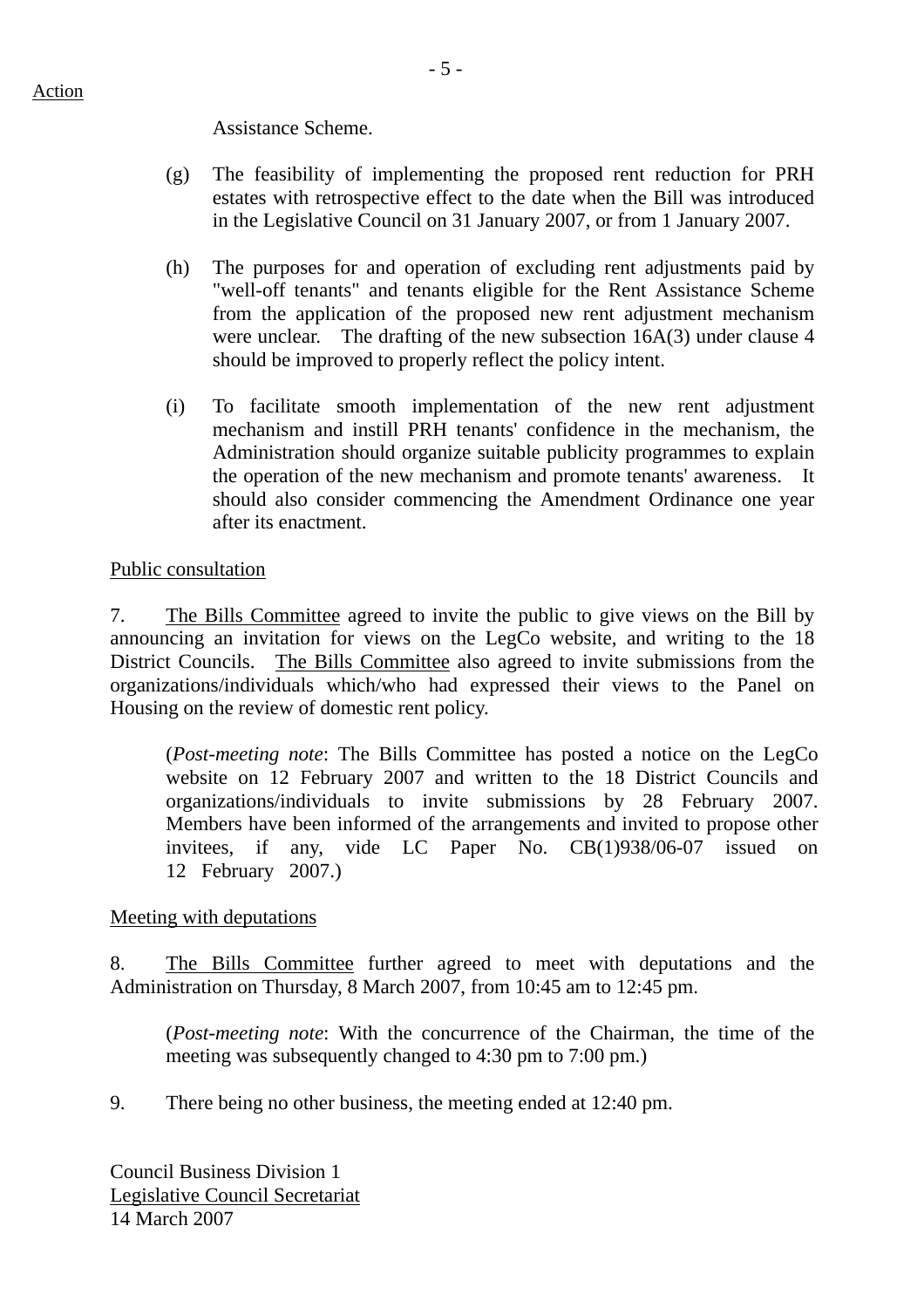### **Proceedings of the first meeting of the Bills Committee on Housing (Amendment) Bill 2007 on Friday, 9 February 2007, at 10:45 am in Conference Room A of the Legislative Council Building**

| <b>Time</b><br>marker | <b>Speaker</b>                                                                            | Subject(s)                                                                                                                                                                                                                                                                                                                                                                                                                                                                                                                                                                                                                                                                                                                                                                                                                                                                                                                                                                                                                                                                                                                                     | <b>Action</b><br>required |
|-----------------------|-------------------------------------------------------------------------------------------|------------------------------------------------------------------------------------------------------------------------------------------------------------------------------------------------------------------------------------------------------------------------------------------------------------------------------------------------------------------------------------------------------------------------------------------------------------------------------------------------------------------------------------------------------------------------------------------------------------------------------------------------------------------------------------------------------------------------------------------------------------------------------------------------------------------------------------------------------------------------------------------------------------------------------------------------------------------------------------------------------------------------------------------------------------------------------------------------------------------------------------------------|---------------------------|
| $000000 -$<br>000725  | Mr Albert HO<br>Mr LEE Cheuk-yan<br>Mrs Selina CHOW<br>Mr LEE Wing-tat<br>Mr Abraham SHEK | Election of Chairman                                                                                                                                                                                                                                                                                                                                                                                                                                                                                                                                                                                                                                                                                                                                                                                                                                                                                                                                                                                                                                                                                                                           |                           |
| $000726 -$<br>001111  | Chairman<br>Administration                                                                | Briefing by the Administration on the Bill                                                                                                                                                                                                                                                                                                                                                                                                                                                                                                                                                                                                                                                                                                                                                                                                                                                                                                                                                                                                                                                                                                     |                           |
| $001112 -$<br>001528  | Chairman<br>Mr LEE Cheuk-yan<br>Administration                                            | Mr LEE Cheuk-yan's views and concerns as<br>(a)<br>follows:<br>The Bills Committee should consider the<br>(i)<br>issue of whether the Administration should<br>reduce public rental housing (PRH) rents<br>before the Bills Committee continued to<br>study the Bill; and<br>Concern about unfairness to PRH tenants<br>(ii)<br>that the Housing Authority (HA) would only<br>reduce PRH rents by 11.6% upon the<br>passage of the Bill because HA should have<br>reduced rents during the deflationary period<br>in the past years.<br>The issues of rent<br>reduction and establishing a new rent<br>adjustment mechanism should not be<br>"bundled" together.<br>The Administration's responses as follows:<br>(b)<br>The existing Housing Ordinance (HO) (Cap<br>(i)<br>283) did not provide for any objective and<br>mechanism<br>viable<br>that<br>allowed<br>both<br>downward and upward adjustments of PRH<br>Instead,<br>the<br>10%<br>median<br>rent.<br>rent-to-income ratio (MRIR) provisions<br>only sought to restrict HA's power to<br>increase rents. The net effect of the current<br>statutory provisions was that once MRIR |                           |
|                       |                                                                                           | exceeded 10%, rents could only go down but<br>not go up irrespective of the extraneous<br>factors which had contributed to the upsurge<br>in MRIR;<br>The proposed across-the-board 11.6% rent<br>(ii)<br>reduction had been worked out on the basis<br>of changes in the proposed income-based<br>index (to be adopted in the new rent                                                                                                                                                                                                                                                                                                                                                                                                                                                                                                                                                                                                                                                                                                                                                                                                        |                           |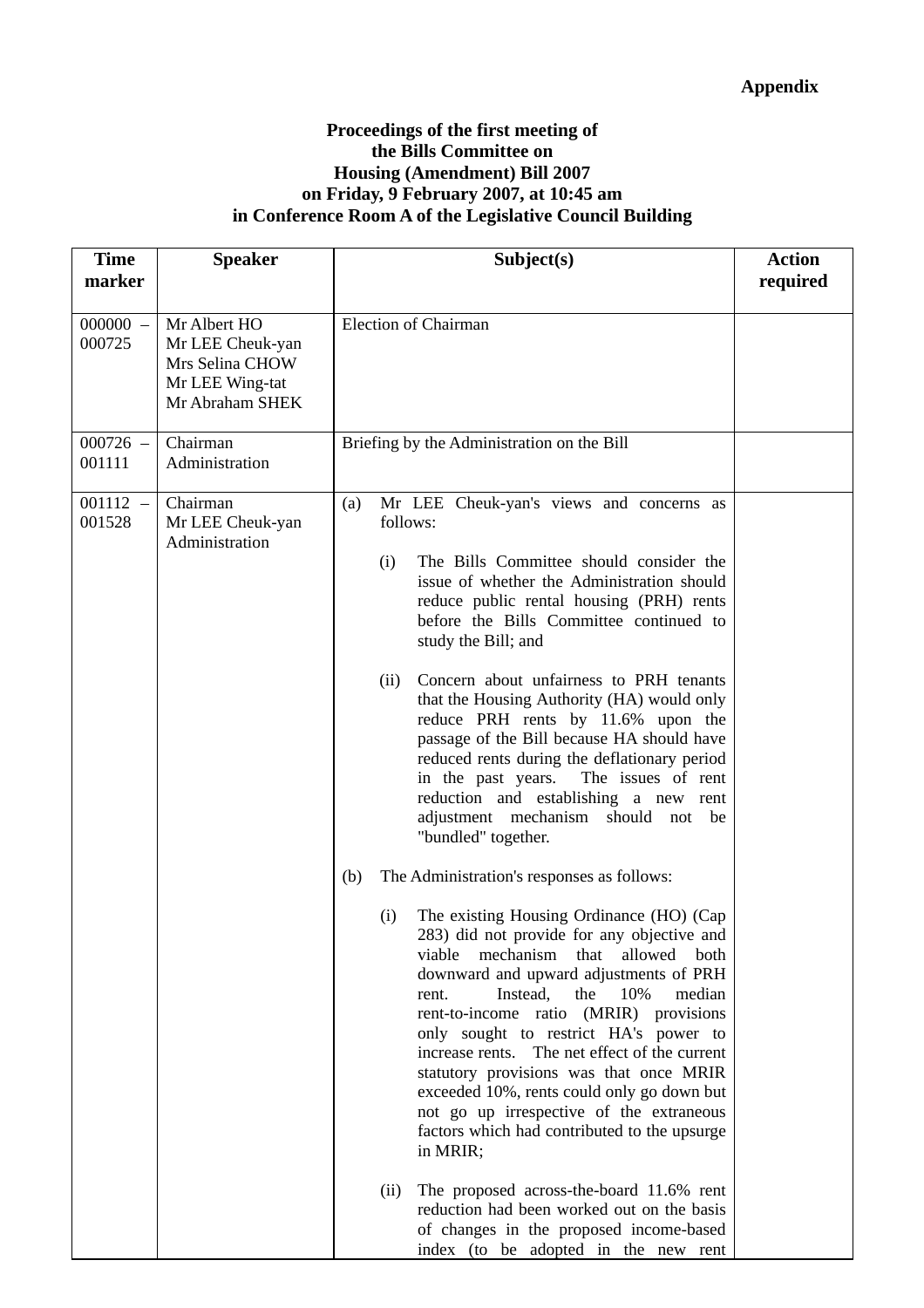| <b>Time</b><br>marker | <b>Speaker</b>              | Subject(s)                                                                                                                                                                                                                                                                                                                                                                                                                                    | <b>Action</b><br>required                                                                                                |
|-----------------------|-----------------------------|-----------------------------------------------------------------------------------------------------------------------------------------------------------------------------------------------------------------------------------------------------------------------------------------------------------------------------------------------------------------------------------------------------------------------------------------------|--------------------------------------------------------------------------------------------------------------------------|
|                       |                             | adjustment mechanism) since 1997 (when<br>HA last adjusted PRH rent) to ensure<br>coherence and consistency of the new<br>The new rent level would<br>mechanism.<br>provide an appropriate starting point for the<br>new mechanism to operate effectively and<br>fairly; and                                                                                                                                                                  |                                                                                                                          |
|                       |                             | (iii) HA considered it highly imprudent to<br>introduce long-term rent reduction without<br>having first secured passage of the Bill to<br>put in place the new rent adjustment<br>mechanism.                                                                                                                                                                                                                                                 |                                                                                                                          |
| $001529 -$<br>002755  | Mr LEE Wing-tat<br>Chairman | Mr LEE Wing-tat's views as follows:<br>(a)                                                                                                                                                                                                                                                                                                                                                                                                    |                                                                                                                          |
|                       | Administration              | (i)<br>Democratic Party's stance that it was not<br>necessary to amend the HO as the 10%<br>MRIR provisions had provided statutory<br>safeguard for PRH tenants by capping rent<br>increases;                                                                                                                                                                                                                                                 |                                                                                                                          |
|                       |                             | With<br>(ii)<br>continued<br>prudent<br>financial<br>management, HA would be able to balance<br>its income and expenditure thus enabling<br>sustainable development of PRH in the<br>long run. It was envisaged that in the next<br>10 to 15 years, the revenue accruing from<br>HA's estates should be adequate to meet the<br>recurrent expenditure in managing and<br>maintaining its estates without requiring<br>Government funding; and |                                                                                                                          |
|                       |                             | Enquiry about the earliest possible date for<br>(iii)<br>implementing the proposed reduction in<br>PRH rents.                                                                                                                                                                                                                                                                                                                                 |                                                                                                                          |
|                       |                             | Request for the Administration to consider the<br>(b)<br>feasibility of implementing the proposed rent<br>reduction with retrospective effect to the date<br>when the Bill was introduced into the Council on<br>31 January 2007, and to provide information on $-$                                                                                                                                                                           | The Admin. to<br>take follow-up<br>action<br><b>as</b><br>requested<br>1n<br>$5(a)(i)$ ,<br>para.<br>(ii), (b), $6(c)$ , |
|                       |                             | a breakdown by year on the accumulative<br>(i)<br>changes in PRH rents since 1997 if rent<br>adjustment were to be introduced in<br>accordance with movements in consumer<br>price index (CPI) and the 10% MRIR cap;<br>and                                                                                                                                                                                                                   | (d), (e), $(g)$<br>of the minutes                                                                                        |
|                       |                             | financial position of HA's rental<br>(ii)<br>the<br>operating account in the past ten years and<br>projections in the next few years with details<br>on the itemized breakdowns.                                                                                                                                                                                                                                                              |                                                                                                                          |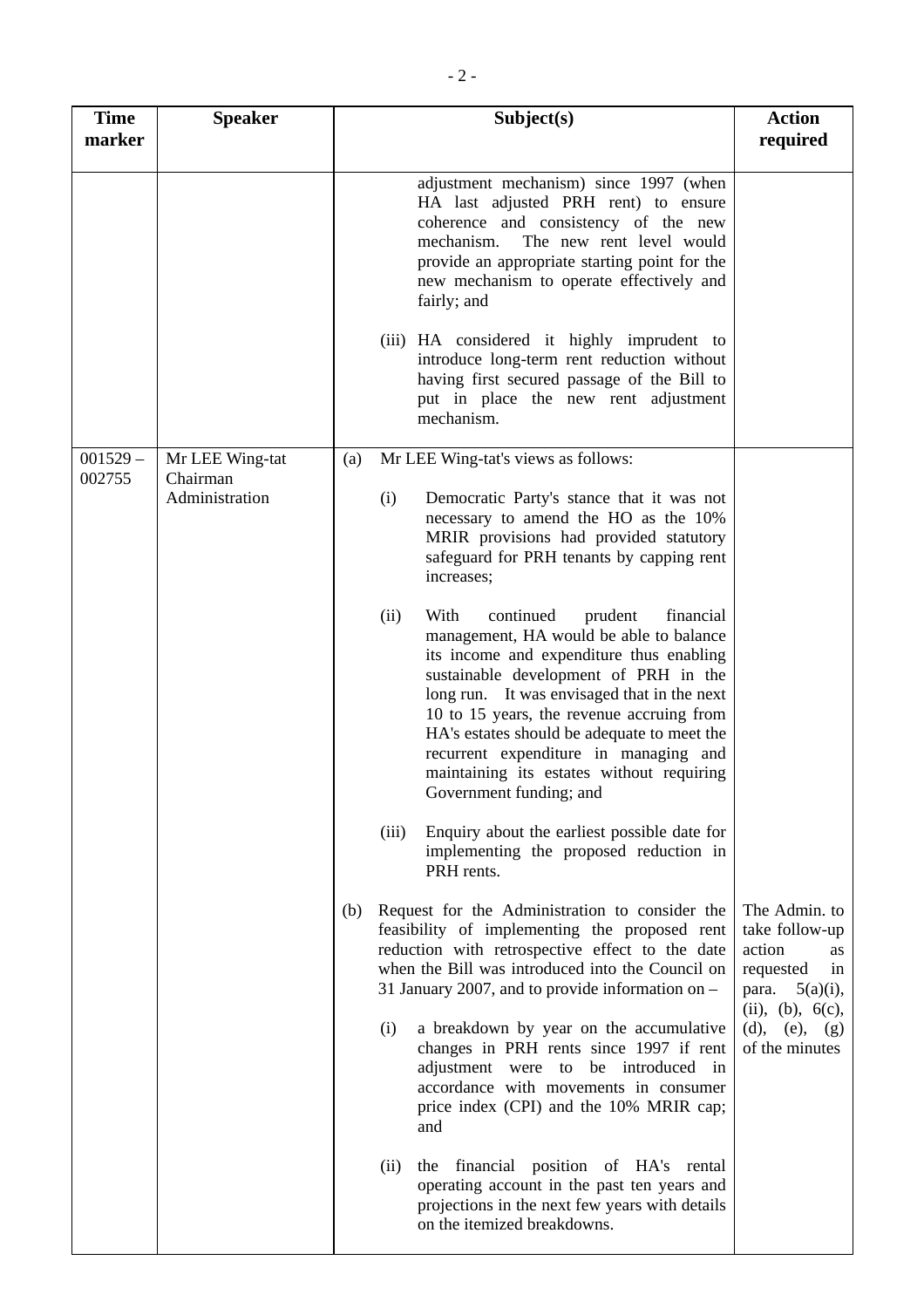| <b>Time</b><br>marker | <b>Speaker</b> | Subject(s)                                                                                                                                                                                                                                                                                                                                                                                                                                                                                                                                                                                                                                             | <b>Action</b><br>required |
|-----------------------|----------------|--------------------------------------------------------------------------------------------------------------------------------------------------------------------------------------------------------------------------------------------------------------------------------------------------------------------------------------------------------------------------------------------------------------------------------------------------------------------------------------------------------------------------------------------------------------------------------------------------------------------------------------------------------|---------------------------|
|                       |                | The Administration's responses as follows:<br>(c)                                                                                                                                                                                                                                                                                                                                                                                                                                                                                                                                                                                                      |                           |
|                       |                | HA had undertaken to reduce PRH rents<br>(i)<br>upon the passage of the Bill. The exact<br>timing for effecting the proposed rent<br>reduction might not necessarily coincide<br>with the commencement date of the<br>Amendment Ordinance which would be<br>appointed by the Secretary for Housing,<br>Planning and Lands by notice in the Gazette.<br>HA was required to serve one month's notice<br>to PRH tenants for any rent adjustments.<br>As such, if the Bill were passed in July<br>2007, PRH tenants could be notified of the<br>proposed rent reduction in August 2007 and<br>the new rent level would take effect from<br>September 2007; |                           |
|                       |                | It was the existing practice of HA to take<br>(ii)<br>into account a combination of factors such<br>as CPI changes, tenants' affordability, wage<br>movement, comparative estate values, etc. in<br>fixing and adjusting PRH rents.<br>The<br>resultant rent levels had to comply with the<br>MRIR provisions.<br>The statutory 10%<br>MRIR cap effectively meant that, regardless<br>of the underlying and extraneous factors<br>accounting for the changes in MRIR, PRH<br>rents could only go down but not go up once<br>MRIR had exceeded<br>$10%$ .<br>Such a<br>domestic rent regime was neither reasonable<br>nor sustainable in the long run;  |                           |
|                       |                | (iii) Under the new rent adjustment mechanism,<br>income-based index tracking the<br>an<br>movement in PRH tenants' income would be<br>compiled to determine the extent of rent<br>The mechanism would be<br>adjustments.<br>more objective and transparent;                                                                                                                                                                                                                                                                                                                                                                                           |                           |
|                       |                | (iv) In 1998, HA approved a number of rent<br>increases of over 20% in consideration of<br>inflation and wage increase in previous<br>years. However, it had decided to waive<br>the increases in view of the economic<br>downturn in Hong Kong. Given that the<br>rent of the largest proportion of the existing<br>PRH units were last reviewed in 1997, HA<br>hence proposed to adjust the rent according<br>to the extent of changes in the income index<br>since 1997, i.e. an across-the-board rent<br>reduction of 11.6%; and                                                                                                                   |                           |
|                       |                | While HA would strive to achieve further<br>(v)<br>productivity gains and reduce the operating                                                                                                                                                                                                                                                                                                                                                                                                                                                                                                                                                         |                           |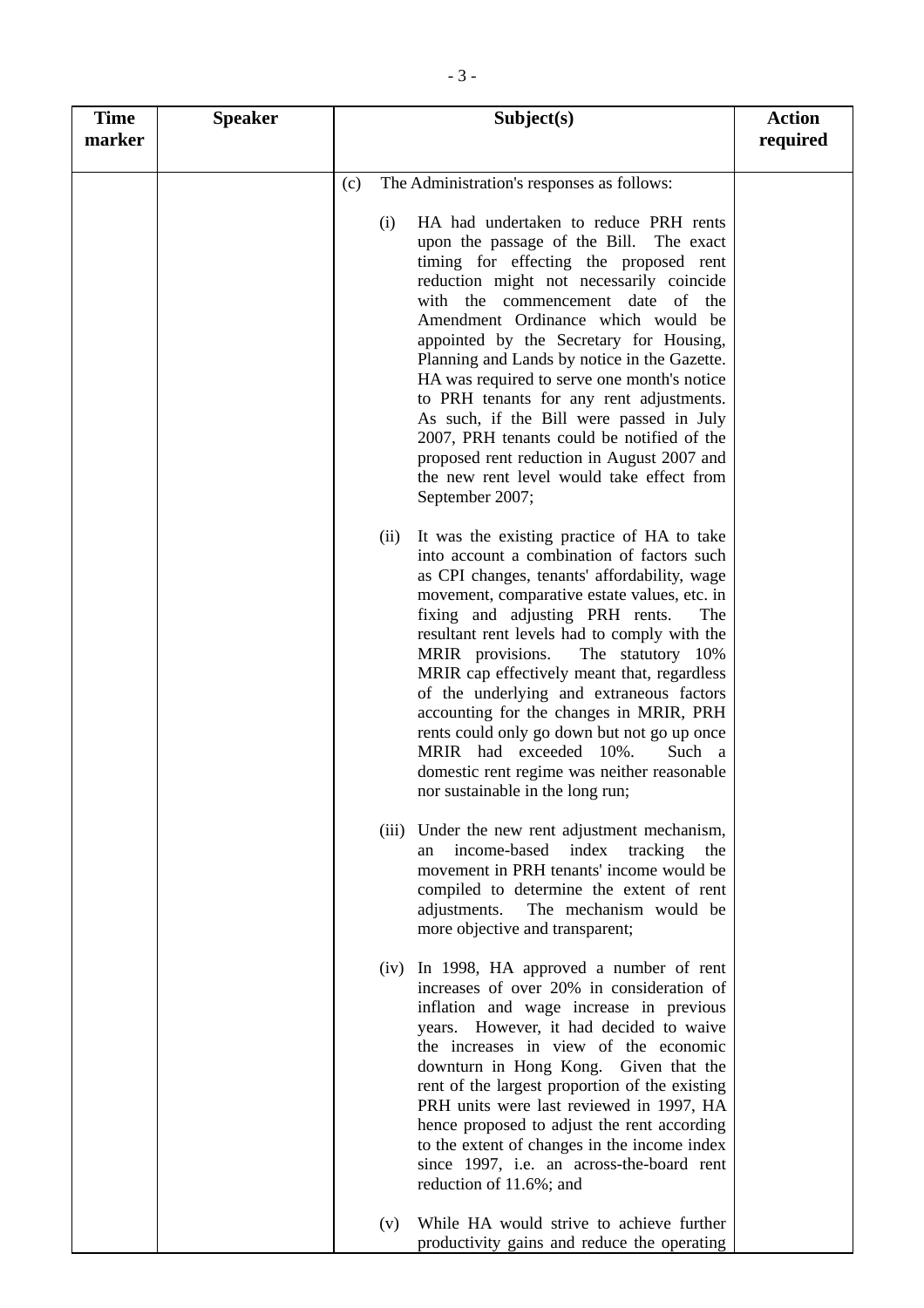| <b>Time</b><br>marker | <b>Speaker</b>              | Subject(s)                                                                                                                                                                                                                                                                                                                                                                                                                                             | <b>Action</b><br>required                                                                                             |
|-----------------------|-----------------------------|--------------------------------------------------------------------------------------------------------------------------------------------------------------------------------------------------------------------------------------------------------------------------------------------------------------------------------------------------------------------------------------------------------------------------------------------------------|-----------------------------------------------------------------------------------------------------------------------|
|                       |                             | costs, it was hard to predict for sure whether<br>it could balance the rental operating account<br>in the next ten years without putting in place<br>a viable rent adjustment mechanism as much<br>would hinge on the overall economic<br>conditions. It was necessary to introduce a<br>reasonable and rational rent adjustment<br>mechanism to enable HA to sustain its<br>finances in the long run.                                                 |                                                                                                                       |
| $002756 -$<br>003758  | Chairman<br>Mr Abraham SHEK | Mr Abraham SHEK's support for the Bill in<br>(a)<br>His views that the Administration<br>principle.<br>should consider the strong call from PRH tenants<br>and some members to reduce PRH rents first in<br>order to foster social harmony.<br>Given the<br>considerable proceeds from the divestment of<br>HA's retail and car-parking facilities, HA should<br>not have financial problem in implementing the<br>proposed rent reduction immediately |                                                                                                                       |
|                       |                             | The Administration's responses as follows:<br>(b)<br>The proposed rent reduction of 11.6% would<br>(i)<br>result in an annual rental loss of around<br>\$1,410 million. HA considered it highly<br>imprudent to introduce long-term rent<br>reduction before putting in place a new rent<br>adjustment mechanism; and                                                                                                                                  |                                                                                                                       |
|                       |                             | HA envisaged that with the forecast reserves<br>(ii)<br>of about \$70 billion, some \$3 billion<br>investment income could be generated<br>annually. However, HA had to spend on<br>average about \$6 billion in each of the<br>coming five years for constructing an<br>average of around 15 000 PRH units<br>annually. The performance of the rental<br>operating account would therefore have<br>major implications for HA's overall finances       |                                                                                                                       |
|                       |                             | Request for the Administration to explain in<br>(c)<br>writing why it was not feasible to reduce PRH<br>rents before the scrutiny of the Bill, and<br>provide the details for working out the proposed<br>rent reduction of 11.6%, including factors and<br>details of the calculation                                                                                                                                                                 | The Admin. to<br>take follow-up<br>action<br>as<br>requested<br>in<br>para. $5(c)$ and<br>$6(a)$ of<br>the<br>minutes |
|                       |                             | The Administration's explanation that according to<br>(d)<br>changes of PRH household income since 1995,<br>1996 and 1997 when approximately one-third<br>each of PRH units had their rent last adjusted,<br>there should be increase of rent by 2.8%,<br>reduction of rent by 5.2% and 11.6% for these<br>units respectively. The rent of newly completed<br>units was also set with reference to the rent level                                      |                                                                                                                       |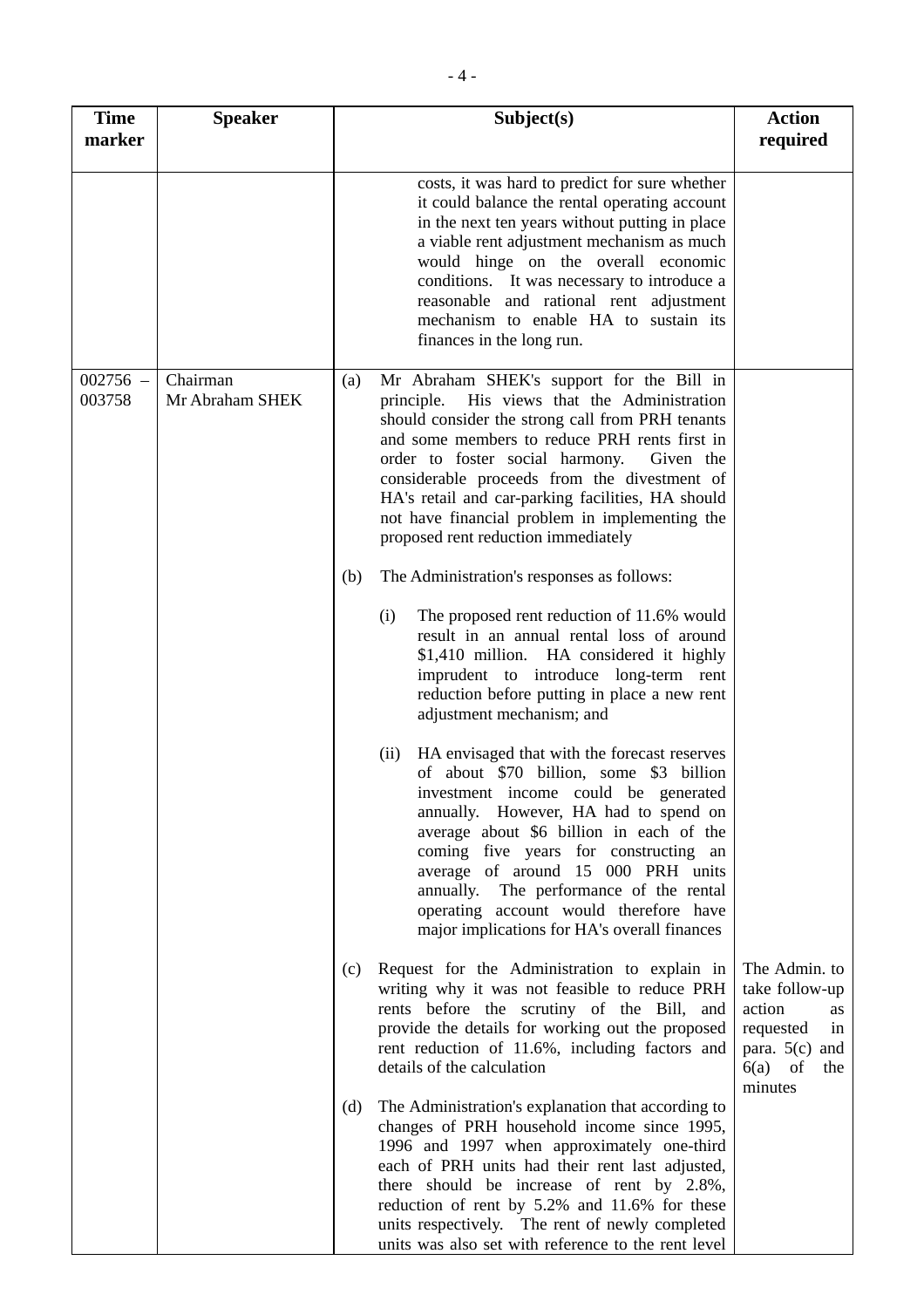| <b>Time</b><br>marker | <b>Speaker</b>                                   | Subject(s)                                                                                                                                                                                                                                                                                                                                                                                                                                                                                                                                                                | <b>Action</b><br>required                                                                                       |
|-----------------------|--------------------------------------------------|---------------------------------------------------------------------------------------------------------------------------------------------------------------------------------------------------------------------------------------------------------------------------------------------------------------------------------------------------------------------------------------------------------------------------------------------------------------------------------------------------------------------------------------------------------------------------|-----------------------------------------------------------------------------------------------------------------|
|                       |                                                  | in 1997. Given that the rent of the majority of<br>existing PRH units was last reviewed in 1997, that<br>year was taken as the reference year for tracking<br>the changes in the income-based index.<br>The<br>proposed reduction of 11.6%, being the highest<br>rate among the rates considered, would be able to<br>gain support from PRH tenants                                                                                                                                                                                                                       |                                                                                                                 |
| $003759 -$<br>004541  | Mr LEUNG Yiu-chung<br>Chairman<br>Administration | Mr LEUNG Yiu-chung's views and request as<br>(a)<br>follows:                                                                                                                                                                                                                                                                                                                                                                                                                                                                                                              |                                                                                                                 |
|                       |                                                  | Administration<br>(i)<br>The<br>should<br>provide<br>information on a breakdown by year on the<br>accumulative changes in PRH rents since<br>1997 if rent adjustment were to be<br>introduced in accordance with the proposed<br>income-based index tracking the movement<br>of PRH tenants' household income; and<br>consider the feasibility of reducing PRH<br>rents first before putting in place the<br>proposed<br>rent<br>adjustment<br>mechanism<br>prescribed in the Bill; and                                                                                   | The Admin. to<br>take follow-up<br>action in para.<br>$5(a)(iii)$ ,<br>(b),<br>and $6(a)$ and<br>of the minutes |
|                       |                                                  | According to the ruling of the Court of Final<br>(ii)<br>Appeal (CFA) in November 2005, the 10%<br>MRIR cap would only apply to a decision to<br>increase rent. It was misleading to say that<br>there was at present no statutory rent<br>reduction mechanism because the existing<br>HO had not prohibited HA from reducing<br>rents.                                                                                                                                                                                                                                   |                                                                                                                 |
|                       |                                                  | The Administration's responses as follows:<br>(b)                                                                                                                                                                                                                                                                                                                                                                                                                                                                                                                         |                                                                                                                 |
|                       |                                                  | The MRIR provisions did not provide any<br>(i)<br>objective basis for HA to determine when<br>and, if so, the extent of a rent reduction<br>The provisions only required<br>warranted.<br>that following any rent increase the overall<br>MRIR of all rental estates shall not exceed<br>While HA could adjust the rent level<br>$10\%$ .<br>downward, without amending the HO, HA<br>had to meet the 10% MRIR requirement<br>before it could revise the rent level upward.<br>As such, the present rent adjustment regime<br>was neither reasonable nor sustainable; and |                                                                                                                 |
|                       |                                                  | Recognizing that it would take time to put in<br>(ii)<br>place the new rent adjustment mechanism,<br>HA had decided to grant a one-off rent<br>remission for the month of February 2007.<br>This would address the strong demand for<br>HA to implement short-term measures to<br>remit rents pending completion of the<br>legislative process.<br>Similar rent remission                                                                                                                                                                                                 |                                                                                                                 |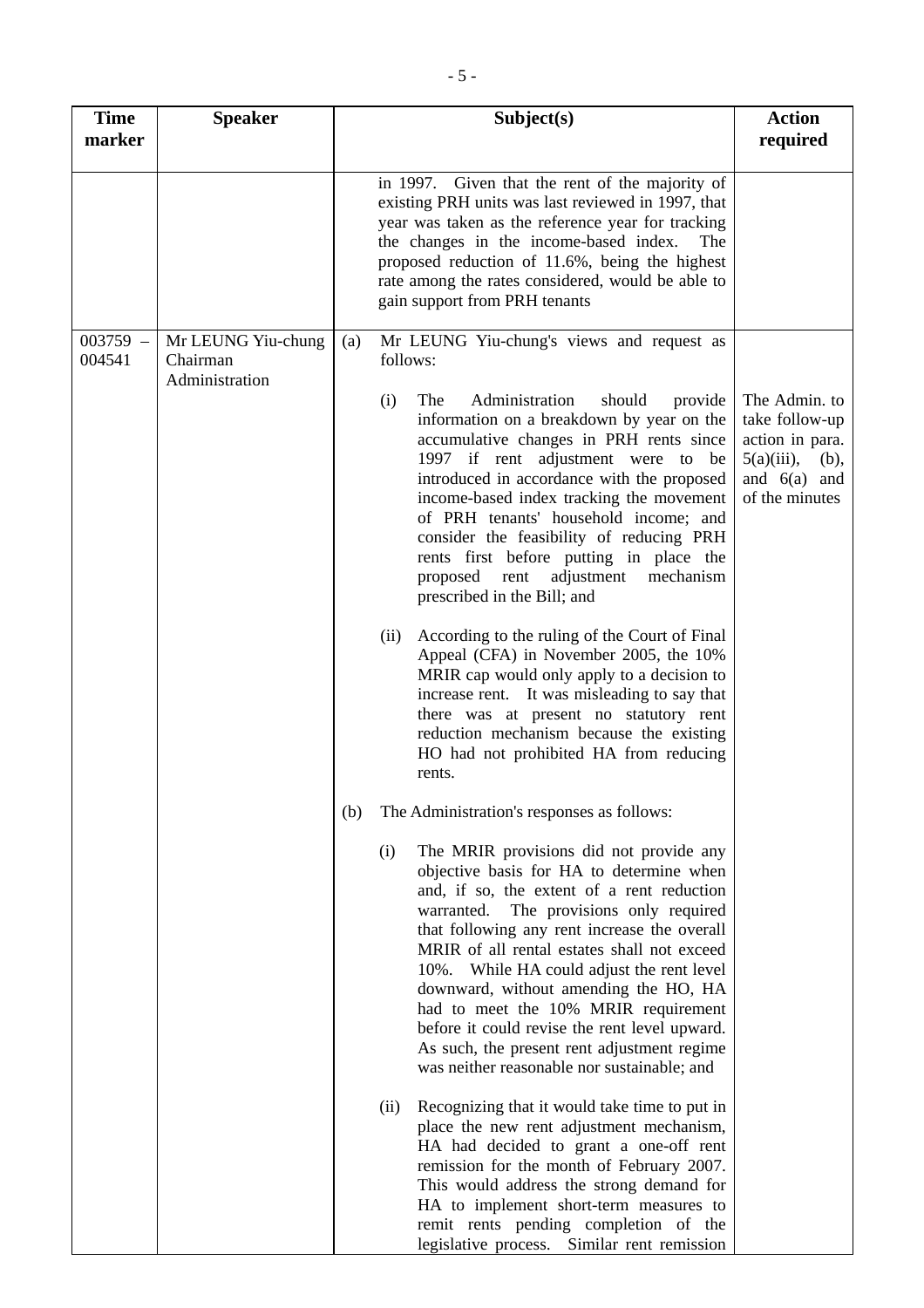| <b>Time</b><br>marker | <b>Speaker</b>                                                                              | Subject(s)                                                                                                                                                                                                                                                                                                                                                                                                                                                                                                                                                         | <b>Action</b><br>required                                                         |
|-----------------------|---------------------------------------------------------------------------------------------|--------------------------------------------------------------------------------------------------------------------------------------------------------------------------------------------------------------------------------------------------------------------------------------------------------------------------------------------------------------------------------------------------------------------------------------------------------------------------------------------------------------------------------------------------------------------|-----------------------------------------------------------------------------------|
|                       |                                                                                             | had also been introduced for the month of<br>December 2001.                                                                                                                                                                                                                                                                                                                                                                                                                                                                                                        |                                                                                   |
| $004542 -$<br>005428  | Chairman<br>Mr LEUNG Yiu-chung<br><b>Assistant Legal</b><br>Adviser (ALA)<br>Administration | Mr LEUNG Yiu-chung's query about whether the<br>(a)<br>existing HO had prohibited rent reduction or the<br>introduction of the proposed rent adjustment<br>mechanism                                                                                                                                                                                                                                                                                                                                                                                               |                                                                                   |
|                       |                                                                                             | ALA's advice that according to section 17 of the<br>(b)<br>HO, HA might remit, in whole or in part and for<br>such period as it thought fit, the payment of any<br>rent etc. CFA's ruling had confirmed that section<br>$16(1A)$ of the HO (i.e. MRIR cap) was not<br>applicable to any decision to reduce rent. If the<br>proposed new rent adjustment mechanism were to<br>be introduced through administrative means, it<br>might not help ensure certainty and consistency                                                                                     |                                                                                   |
|                       |                                                                                             | The Administration's responses as follows:<br>(c)                                                                                                                                                                                                                                                                                                                                                                                                                                                                                                                  |                                                                                   |
|                       |                                                                                             | There was no objective mechanism under<br>(i)<br>the existing HO for HA to determine when<br>and to what extent a rent reduction was<br>warranted The Bill sought to introduce a<br>adjustment framework that<br>rent<br>new<br>provided for both upward and downward<br>adjustments in PRH rent according to<br>changes in tenants' household income; and                                                                                                                                                                                                         |                                                                                   |
|                       |                                                                                             | It was neither reasonable nor sustainable for<br>(ii)<br>HA to effect rent reduction through an<br>administrative mechanism while the HO<br>prevented it from applying<br>the<br>same<br>mechanism to increase rent.                                                                                                                                                                                                                                                                                                                                               |                                                                                   |
| $005429 -$<br>010557  | Chairman<br>Mr CHAN Kam-lam<br>Administration                                               | Mr CHAN Kam-lam's views and concerns as<br>(a)<br>follows:                                                                                                                                                                                                                                                                                                                                                                                                                                                                                                         |                                                                                   |
|                       |                                                                                             | It was impracticable to introduce a new rent<br>(i)<br>adjustment mechanism without removing<br>the statutory 10% MRIR cap;                                                                                                                                                                                                                                                                                                                                                                                                                                        |                                                                                   |
|                       |                                                                                             | Why the two groups of residential tenants,<br>(ii)<br>"well-off<br>tenants"<br>the<br>and<br>i.e.<br>the<br>low-income tenants eligible for HA's Rent<br>Assistance Scheme (RAS), were excluded<br>from the application of proposed section<br>16A in respect of certain rent adjustments,<br>given that both groups were subject to the<br>same level of base rent as other tenants.<br>The operation of the exclusion mechanism<br>was unclear. The drafting of the proposed<br>section $16A(3)$ needed to be improved to<br>properly reflect the policy intent; | The Admin. to<br>take follow-up<br>action under<br>para. $6(h)$ of<br>the minutes |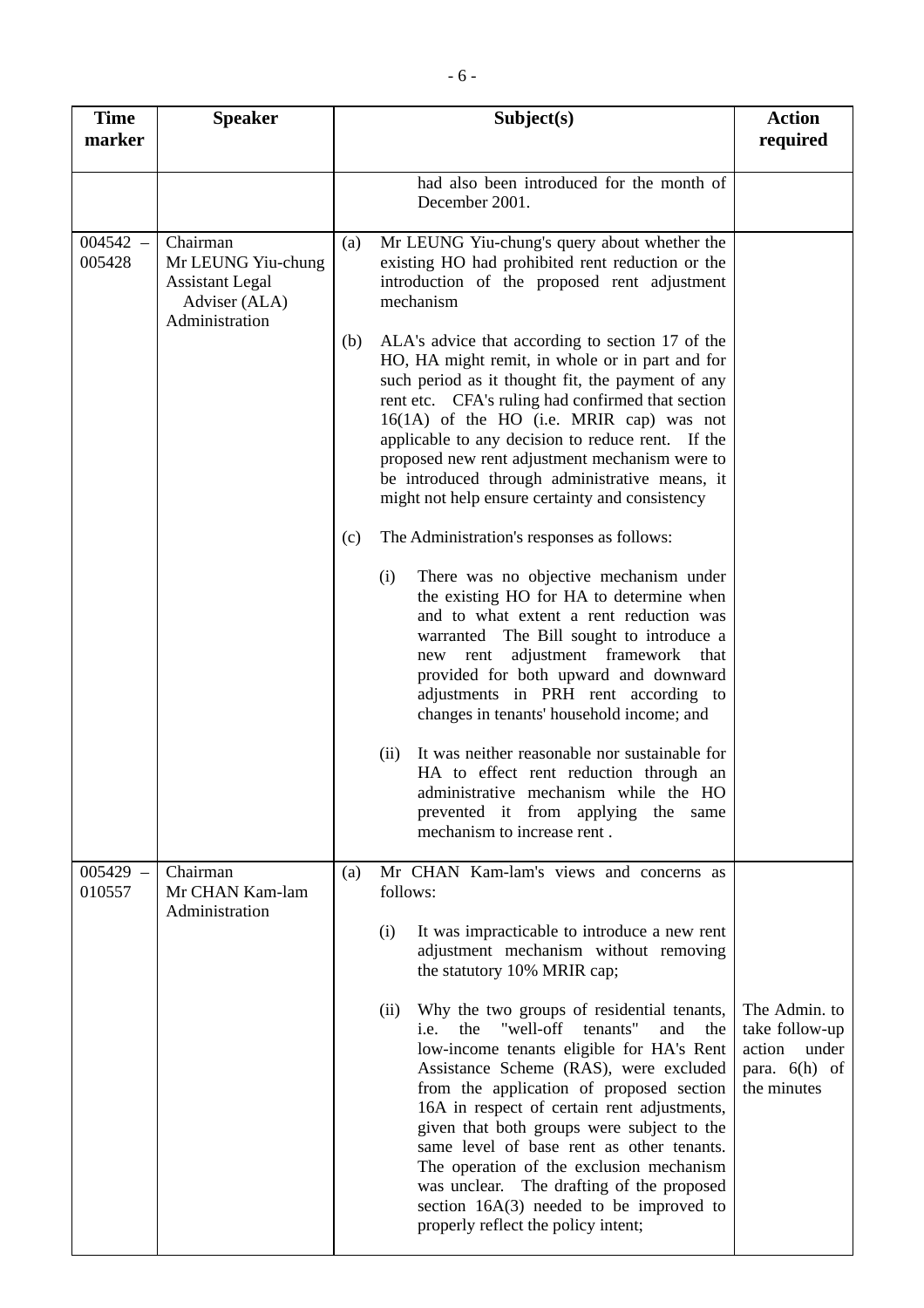| <b>Time</b><br>marker | <b>Speaker</b> | Subject(s)                                                                                                                                                                                                                                                                                                                                                                                                                                                                                                                                                                                                                                                                    | <b>Action</b><br>required                                                            |
|-----------------------|----------------|-------------------------------------------------------------------------------------------------------------------------------------------------------------------------------------------------------------------------------------------------------------------------------------------------------------------------------------------------------------------------------------------------------------------------------------------------------------------------------------------------------------------------------------------------------------------------------------------------------------------------------------------------------------------------------|--------------------------------------------------------------------------------------|
|                       |                | It was more reasonable to implement the<br>(iii)<br>proposed rent reduction of 11.6% with<br>retrospective effect from 1 January 2007<br>given that the proposed rate had been<br>worked out according to changes in PRH<br>tenants' income from 1997 to end 2006.<br>The Administration should explore the<br>feasibility of the proposal; and                                                                                                                                                                                                                                                                                                                               | The Admin. to<br>take follow-up<br>action<br>under<br>para. $6(g)$ of<br>the minutes |
|                       |                | (iv) To facilitate smooth implementation of the<br>new rent adjustment mechanism and instill<br>PRH tenants' confidence in the mechanism,<br>it was necessary to organize suitable<br>publicity programmes<br>to<br>explain<br>the<br>operation of the new mechanism<br>and<br>promote tenants' awareness. As such, the<br>Administration should consider commencing<br>the Amendment Ordinance one year after its<br>enactment.                                                                                                                                                                                                                                              | The Admin. to<br>take follow-up<br>action<br>under<br>para. 6(i) of<br>the minutes   |
|                       |                | The Administration's responses as follows:<br>(b)                                                                                                                                                                                                                                                                                                                                                                                                                                                                                                                                                                                                                             |                                                                                      |
|                       |                | The proposed section $16A(3)$ was modeled<br>(i)<br>on the existing section $16(1C)$ .<br>The<br>purpose was to exclude the so-called<br>"well-off" tenants or those eligible for RAS<br>from the application of the new mechanism<br>as adjustments/re-adjustments of their rent<br>could take place any time independent of the<br>rent review cycle. However, it had been<br>the established policy of HA to calculate the<br>amount of additional rent to be levied on the<br>"well-off" tenants and the amount of rent<br>reduction to be offered to RAS recipients<br>according to the "base" rent which was to be<br>adjusted in accordance with the new<br>mechanism; |                                                                                      |
|                       |                | HA would implement the proposed rent<br>(ii)<br>reduction upon the passage of the Bill.<br>Member's suggestion would be reflected to<br>HA for consideration; and                                                                                                                                                                                                                                                                                                                                                                                                                                                                                                             |                                                                                      |
|                       |                | (iii) HA was mindful of the need to organize<br>public education programmes for PRH<br>Member's suggestion on the<br>tenants.<br>commencement date of the Amendment<br>Ordinance would be relayed to the Secretary<br>for Housing, Planning and Lands for<br>consideration.                                                                                                                                                                                                                                                                                                                                                                                                   |                                                                                      |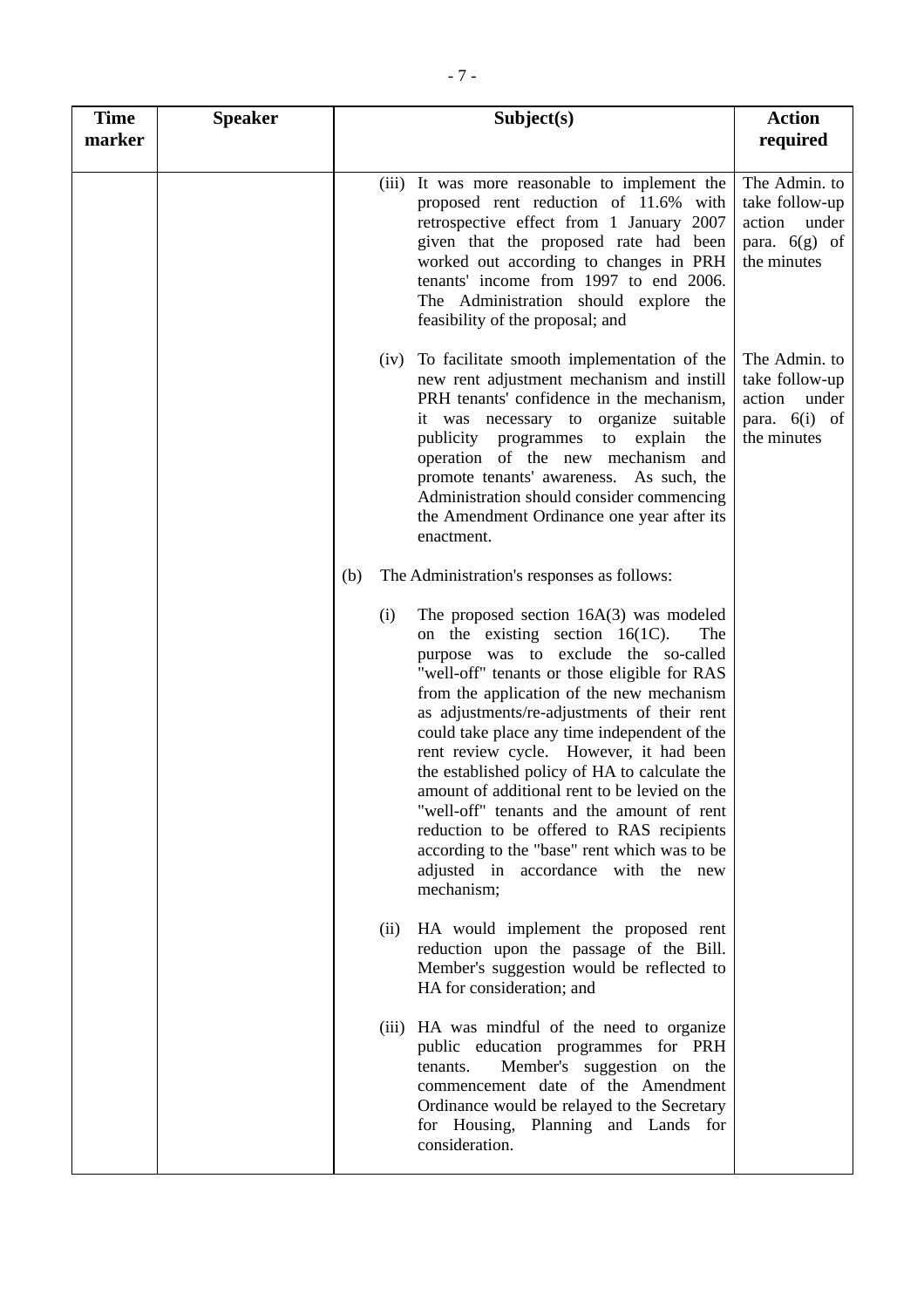| $010558 -$<br>Mr Ronny TONG's views as follows:<br>Mr Ronny TONG<br>(a)<br>Chairman<br>012406<br>Administration<br>The mission of HA was to provide<br>(i)<br>affordable rental housing to those who found<br>private rental accommodation beyond their<br>Subsidized public housing was<br>reach.<br>therefore a form of social welfare for<br>low-income families.<br>To ensure that HA<br>would carry out its statutory duty in this<br>regard, it was necessary to restrict HA's<br>power to increase rent under HO; and<br>Reduction of PRH rents should be a political<br>(ii)<br>decision having regard to the role of PRH,<br>affordability<br>tenants'<br>prevailing<br>and<br>economic condition, etc. As such, it was<br>not advisable to prescribe the proposed rent<br>mechanism in<br>adjustment<br>the<br>HO.<br>Otherwise, the rigid framework might<br>reduce HA's flexibility and discretionary<br>power to implement rent reduction in<br>relieving the financial burden of PRH<br>tenants.<br>The Administration's responses as follows:<br>(b)<br>(i)<br>The Administration fully agreed that<br>preferably HA should be given the flexibility<br>adjust PRH rents<br>administratively<br>to<br>according to a host of factors that reflected<br>tenants' affordability. In fact, prior to the<br>enactment of the Housing (Amendment)<br>Ordinance 1997 in which the 10% MRIR<br>cap was introduced, HA had set two MRIR<br>benchmarks<br>(i.e.<br>15%<br>and<br>18.5%)<br>administratively for tracking in broad terms<br>tenants' affordability;<br>As movement in MRIR was subject to a<br>(ii)<br>wide range of external factors other than the<br>household income and rent, there were<br>examples whereby MRIR would still go up<br>even though the rent remained unchanged<br>but tenants' income increased.<br>The rent<br>review exercise ordered by the High Court<br>in 2004 suggested that an across-the-board<br>rent reduction of 38% would be required to<br>bring the then MRIR of 14.2% to below<br>10%. This had clearly demonstrated that to<br>use MRIR as an indicator to cap rent | <b>Time</b> | <b>Speaker</b> | Subject(s) | <b>Action</b> |
|--------------------------------------------------------------------------------------------------------------------------------------------------------------------------------------------------------------------------------------------------------------------------------------------------------------------------------------------------------------------------------------------------------------------------------------------------------------------------------------------------------------------------------------------------------------------------------------------------------------------------------------------------------------------------------------------------------------------------------------------------------------------------------------------------------------------------------------------------------------------------------------------------------------------------------------------------------------------------------------------------------------------------------------------------------------------------------------------------------------------------------------------------------------------------------------------------------------------------------------------------------------------------------------------------------------------------------------------------------------------------------------------------------------------------------------------------------------------------------------------------------------------------------------------------------------------------------------------------------------------------------------------------------------------------------------------------------------------------------------------------------------------------------------------------------------------------------------------------------------------------------------------------------------------------------------------------------------------------------------------------------------------------------------------------------------------------------------------------------------------------------|-------------|----------------|------------|---------------|
|                                                                                                                                                                                                                                                                                                                                                                                                                                                                                                                                                                                                                                                                                                                                                                                                                                                                                                                                                                                                                                                                                                                                                                                                                                                                                                                                                                                                                                                                                                                                                                                                                                                                                                                                                                                                                                                                                                                                                                                                                                                                                                                                | marker      |                |            | required      |
|                                                                                                                                                                                                                                                                                                                                                                                                                                                                                                                                                                                                                                                                                                                                                                                                                                                                                                                                                                                                                                                                                                                                                                                                                                                                                                                                                                                                                                                                                                                                                                                                                                                                                                                                                                                                                                                                                                                                                                                                                                                                                                                                |             |                |            |               |
| adjustments might produce results that were<br>highly distorted and the MRIR provisions<br>were impracticable;<br>The<br><b>MRIR</b><br>provisions<br>would<br>severely<br>(iii)                                                                                                                                                                                                                                                                                                                                                                                                                                                                                                                                                                                                                                                                                                                                                                                                                                                                                                                                                                                                                                                                                                                                                                                                                                                                                                                                                                                                                                                                                                                                                                                                                                                                                                                                                                                                                                                                                                                                               |             |                |            |               |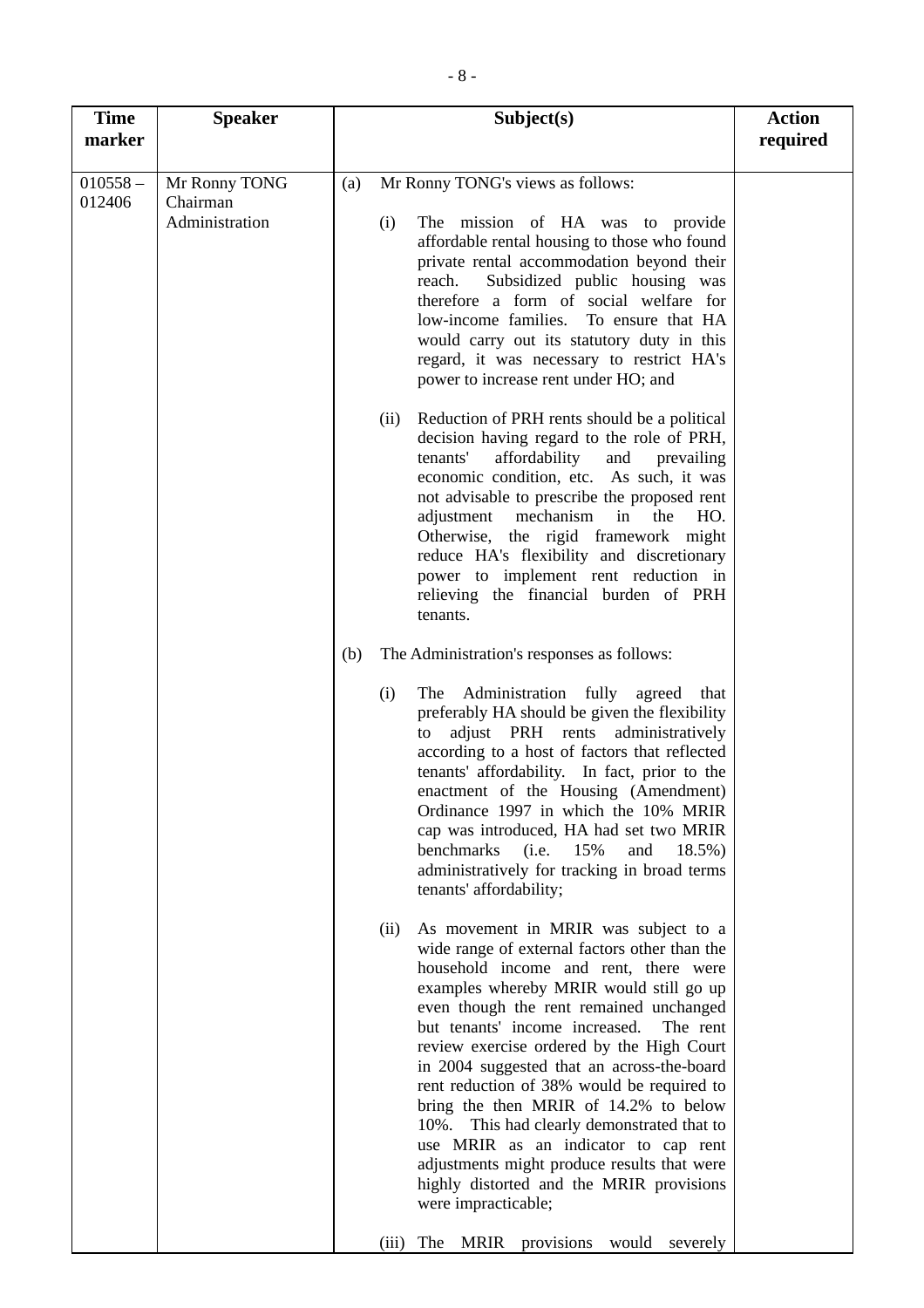| <b>Time</b><br>marker | <b>Speaker</b>                                | Subject(s)                                                                                                                                                                                                                                                                                                                                                                                                                                                                                                                                                                                                          | <b>Action</b><br>required                                                                         |
|-----------------------|-----------------------------------------------|---------------------------------------------------------------------------------------------------------------------------------------------------------------------------------------------------------------------------------------------------------------------------------------------------------------------------------------------------------------------------------------------------------------------------------------------------------------------------------------------------------------------------------------------------------------------------------------------------------------------|---------------------------------------------------------------------------------------------------|
|                       |                                               | undermine the long-term sustainability of<br>PRH programme. HA was obliged under<br>section $4(4)$ of the HO to ensure that the<br>revenue accruing from its estates "shall be<br>sufficient to meet its recurrent expenditure".<br>CFA had also ruled that 10% MRIR was not<br>a statutory definition of affordability but a<br>rule that HA had to comply with in any<br>determination of rent increase. As such, it<br>was necessary to amend the HO to remove<br>the MRIR cap in order to put in place a more<br>viable and reasonable system that allowed<br>for both downward and upward rent<br>adjustments; |                                                                                                   |
|                       |                                               | (iv) Results of the recent public consultation on<br>HA's domestic rent policy indicated that<br>there was strong support for putting in place<br>the proposed income-based rent adjustment<br>mechanism as it could provide a stronger<br>connection between tenants' affordability<br>and future rent adjustments.<br>While it<br>would be more flexible to introduce the new<br>adjustment<br>mechanism<br>through<br>rent<br>administrative means, there was a strong<br>demand for setting out the mechanism in the<br>HO to provide PRH tenants with statutory<br>safeguard; and                              |                                                                                                   |
|                       |                                               | RAS was in place to assist tenants who<br>(v)<br>could not afford paying normal rent due to<br>temporary financial difficulties. Up to 50%<br>rent reduction was available under RAS to<br>those needy tenants who met the required<br>thresholds.                                                                                                                                                                                                                                                                                                                                                                  |                                                                                                   |
|                       |                                               | Request for the Administration to provide<br>(c)<br>information to explain the feasibility of<br>implementing the proposed rent adjustment<br>mechanism without amending the HO. It should<br>also provide concrete examples to justify its view<br>that the 10% MRIR provisions were not<br>conducive to the long term sustainability of PRH<br>development.                                                                                                                                                                                                                                                       | The Admin. to<br>take follow-up<br>action in para.<br>6(b)<br>of<br>the<br>minutes                |
| $012407 -$<br>013143  | Mr LEE Wing-tat<br>Administration<br>Chairman | Request for the Administration to provide<br>(a)<br>information on -<br>details on relief measures for needy tenants,<br>(i)<br>including possible measures to address<br>needs of tenants who fell marginally outside<br>RAS;                                                                                                                                                                                                                                                                                                                                                                                      | The Admin. to<br>take follow-up<br>action in para.<br>6(c), (d), (e)<br>and (f) of the<br>minutes |
|                       |                                               | (ii) HA's productivity enhancement targets to<br>achieve savings in operating costs, and to                                                                                                                                                                                                                                                                                                                                                                                                                                                                                                                         |                                                                                                   |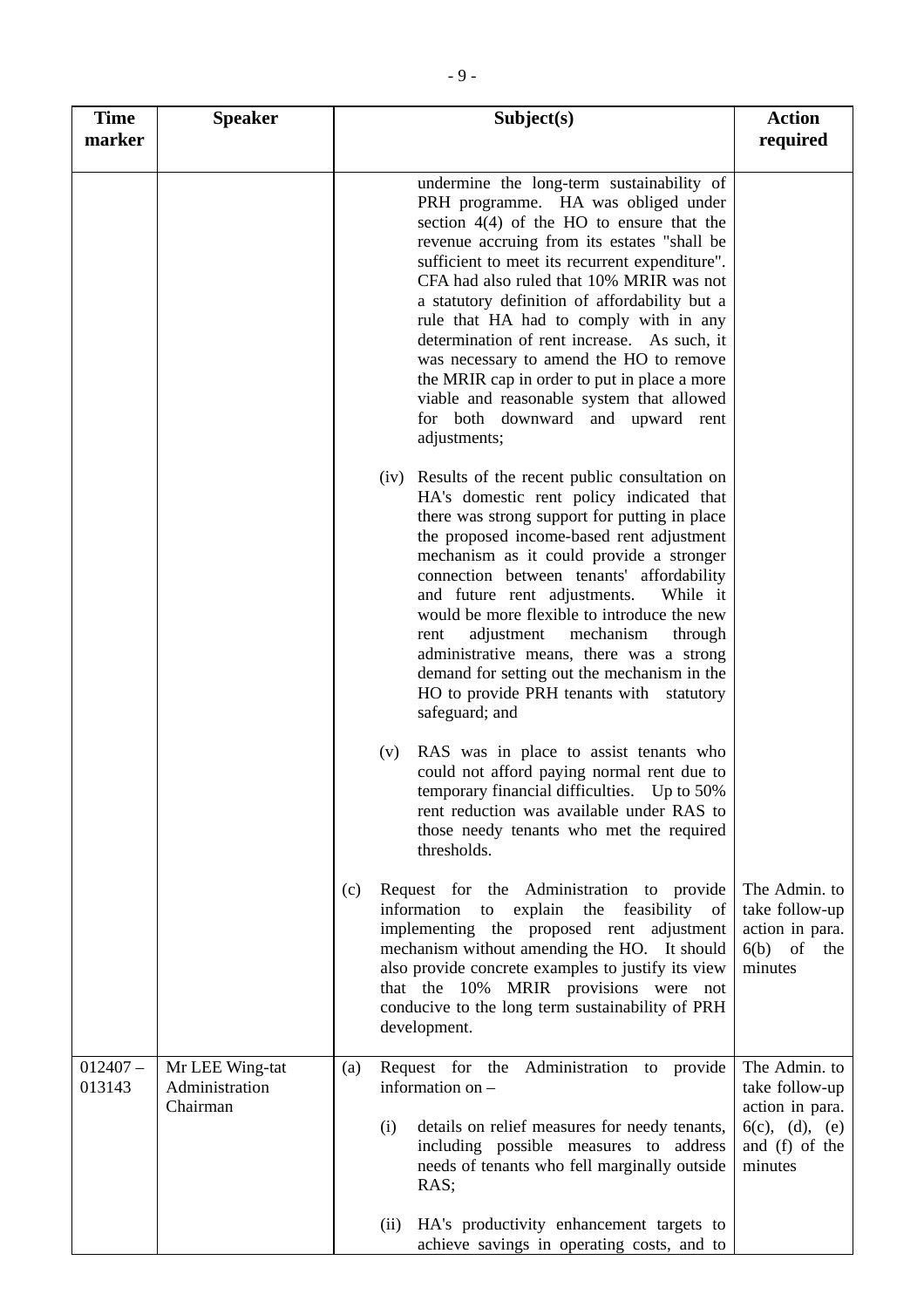| <b>Time</b><br>marker | <b>Speaker</b>                                 | Subject(s)                                                                                                                                                                                                                                                                                                                                                                                                                                                                       | <b>Action</b><br>required |
|-----------------------|------------------------------------------------|----------------------------------------------------------------------------------------------------------------------------------------------------------------------------------------------------------------------------------------------------------------------------------------------------------------------------------------------------------------------------------------------------------------------------------------------------------------------------------|---------------------------|
|                       |                                                | explain why given the current financial<br>position of HA, it could not maintain<br>sustainability in its finance in the long run;                                                                                                                                                                                                                                                                                                                                               |                           |
|                       |                                                | $(iii)$ HA's<br>investment<br>income<br>and<br>rental<br>operating account in the past ten years and<br>their projections in the next five years; and                                                                                                                                                                                                                                                                                                                            |                           |
|                       |                                                | (iv) in relation to item (iii), the information on<br>HA's rental operating account should cover<br>summary explanation on the itemized<br>breakdown<br>salaries<br>including<br>and<br>depreciations                                                                                                                                                                                                                                                                            |                           |
|                       |                                                | The Administration's advice that -<br>(b)                                                                                                                                                                                                                                                                                                                                                                                                                                        |                           |
|                       |                                                | (i)<br>HA had contained its establishment by<br>reducing over 6 000 staff in recent years;<br>and                                                                                                                                                                                                                                                                                                                                                                                |                           |
|                       |                                                | irrespective of any thresholds prescribed,<br>(ii)<br>there would inevitably be tenants falling<br>marginally outside RAS.                                                                                                                                                                                                                                                                                                                                                       |                           |
| $013144 -$<br>014340  | Mr LEE Cheuk-yan<br>Chairman<br>Administration | Mr LEE Cheuk-yan's concern that HA had not<br>(a)<br>reduced PRH rents in the past years despite it was<br>not constrained by the HO for doing so. The<br>decision to defer rent reduction had resulted in the<br>need for HA to implement an accumulative<br>reduction of up to 38% in order to bring MRIR to<br>below 10%                                                                                                                                                      |                           |
|                       |                                                | The Administration's responses as follows:<br>(b)                                                                                                                                                                                                                                                                                                                                                                                                                                |                           |
|                       |                                                | CFA's ruling had already made it clear that<br>(i)<br>there was no question of HA having<br>"over-charged" PRH tenants. In any event,<br>the movements in MRIR over the years did<br>not truly reflect changes in tenants'<br>affordability; and                                                                                                                                                                                                                                 |                           |
|                       |                                                | Before CFA handed down its judgment in<br>(ii)<br>November 2005, the general understanding<br>was that the words "any determination of<br>variation of rent" in section $16(1A)$ of the<br>HO meant any decisions to increase or<br>reduce rent. CFA's ruling had clarified that<br>the words did not extend to a decision to<br>reduce rent, and HA was not under a<br>statutory duty to review rents and revise<br>them so as to ensure that the 10% MRIR was<br>not exceeded. |                           |